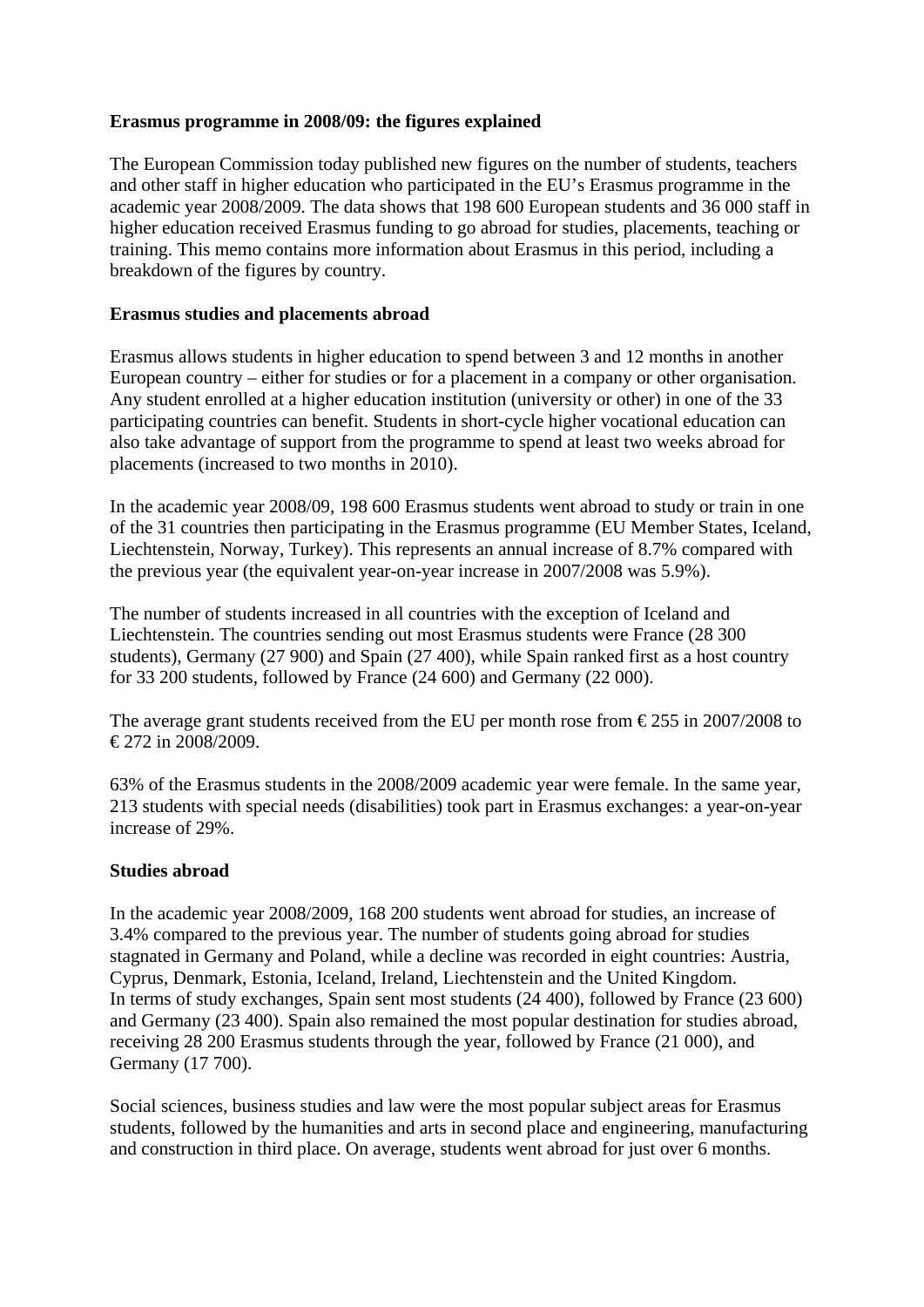# **Placements (traineeships) abroad**

Since 2007, Erasmus has offered students the opportunity to go abroad for placements in businesses or other organisations. In 2008/2009, a total of 30 400 students undertook placements abroad, which is an increase of more than 50% on the previous year. France was the country sending out most students for placements (4 700), followed by Germany (4 500) and the United Kingdom (3 400). Spain was the most popular destination for Erasmus placements, receiving 5 000 students, followed by the UK (4 800) and Germany (4 200). The most popular sector for Erasmus student trainees was the education sector, followed by the professional, scientific and technical sector. The average duration of an Erasmus placement was around 4.5 months and students received a monthly EU grant of  $\epsilon$ 432 (up from €409 in 2007/2008).

### **Erasmus intensive language courses**

Erasmus offers specialised courses in the EU's less widely used and less frequently taught languages to help students prepare for their studies or placements abroad. Courses are organised in the countries where these languages are used as teaching languages at higher education institutions. They are not offered for the most widely taught languages of English, German, French and Spanish (Castilian).

In 2008/2009, 326 courses (up from 303 in the previous year) were organised in 23 countries for a total of 5 200 Erasmus students (up 6.4%). The countries in most demand were Italy, Belgium (the Flemish Community) and Portugal, while the top sending countries were Germany, Poland and Spain.

#### **Erasmus staff mobility (teaching assignments and staff training)**

In the academic year 2008/2009, Erasmus supported 36 400 mobility periods for teaching and non-teaching staff from higher education institutions, allowing them to receive training or to teach abroad. This represents an annual increase of 13.6%. The top sending countries were Poland (4 300 mobility periods), Spain (3 700) and Germany (3 100), while among the top destination countries, Germany ranked first (3 800), followed by Spain (3 400) and Italy (3 200). 55% of the staff participating in the programme were male. Out of the total, 8 staff with special needs participated in Erasmus exchanges. The average duration of such mobility periods was 6 days.

#### **Teaching assignments**

Erasmus enables staff from higher education institutions and companies to spend a teaching period of between 1 day – or at least 5 teaching hours – and 6 weeks at a higher education institution in another country.

The number of teachers that benefited from this type of mobility through Erasmus has been steadily increasing in recent years. In the academic year 2008/09, there were 28 615 teaching assignments, 5.4% more than in the previous year. 28 330 such mobility periods were undertaken by teachers from higher education institutions. As a new option, 285 staff from companies were invited by a partner institution abroad to teach there.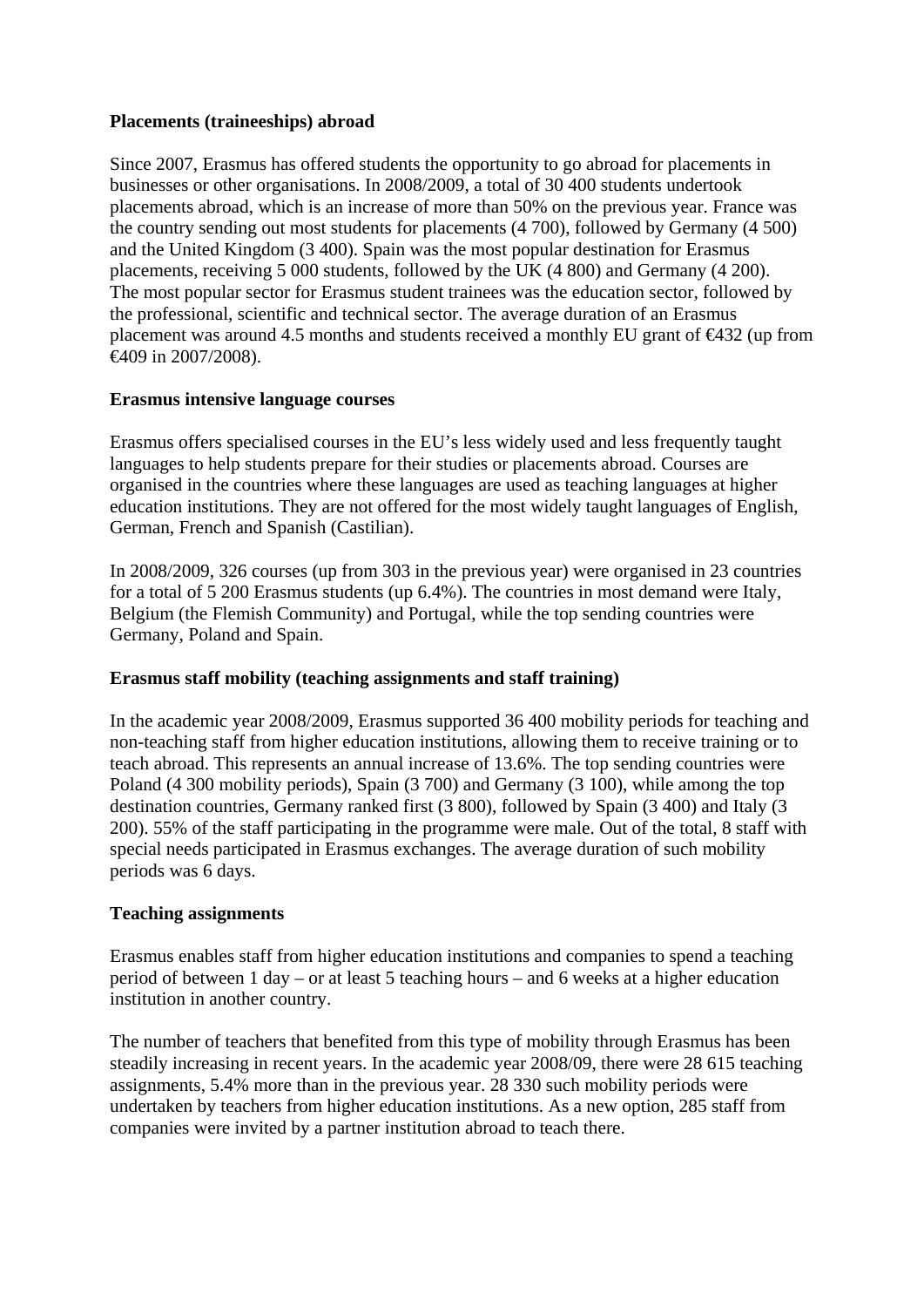The highest numbers of teaching assignments were recorded in Poland (3 10), Spain (2 900) and Germany (2 700), while Germany (2 900), Italy (2 700) and Spain (2 600) were the largest recipients of Erasmus teachers.

Teachers were most mobile in the following subject areas: humanities and arts; social sciences, business and law; and engineering, manufacturing and construction. On average teachers spent 6 days abroad for teaching.

### **Staff training**

Erasmus also enables staff of higher education institutions to undertake training in a company or at a higher education institution in another country. This training can last between 1 and 6 weeks.

Support for staff mobility for training was introduced in 2007. In 2008/2009, 7 800 training periods were undertaken by staff, 59% more than in the previous year. These exchanges are for academic and non-academic staff alike, including central administrations and support services.

Poland (with 1 300 training periods), Spain (760) and Finland (660) sent the highest numbers of staff and the United Kingdom (900), Germany (870) and Spain (850) were the most popular destinations for staff exchanges, which lasted 6.5 days on average.

### **Erasmus intensive programmes**

Erasmus offers teaching staff and students from different countries the possibility to come together for short study programmes of between 10 days and 6 weeks.

In 2008/09, 319 Erasmus intensive programmes were organised (up from 257 in 2007/2008). A total of 22 700 students and teachers participated, of which 8 400 were students from other countries.

The countries organising most such programmes were France (37), Germany (31) and Austria (30) and the most popular subject areas were social sciences, business and law (78); science, mathematics and computing (55); and engineering, manufacturing and construction (52). The average duration of these short programmes was 12 days.

# **How does a university qualify to participate in the Erasmus programme?**

A university or other higher education institution from a participating country must sign up to a number of principles and other obligations set out in the Erasmus University Charter before they can participate in Erasmus mobility or co-operation projects. For example, the host institution should not charge tuition fees for incoming Erasmus students, full recognition of satisfactorily completed courses or placements should be given to the student upon return to their home institution; and the highest quality in the organisation of the scheme should be ensured. Institutions need an 'extended' charter to send students on company placements.